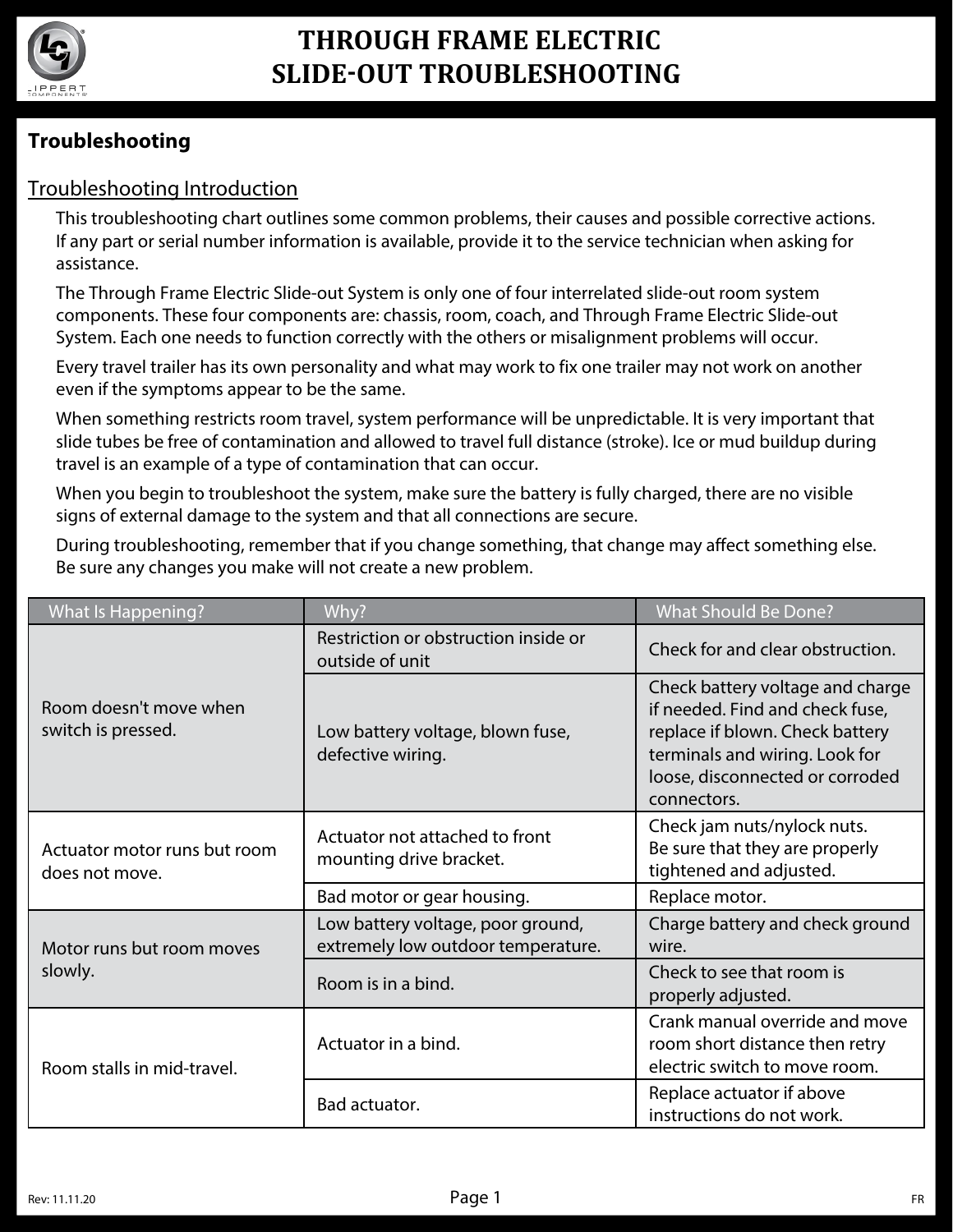

# **THROUGH FRAME ELECTRIC SLIDE-OUT TROUBLESHOOTING**

## **Manual Override**

**NOTE:** Always disconnect battery from system prior to manually operating system. Failure to disconnect battery can cause electricity to backfeed through the motor and cause serious damage to the system as well as void the warranty.

The Through Frame Electric Slide-out System comes with a Manual Override system. There are two different methods for manually extending and retracting the slide-out room. A crank handle extension can be used outside the chassis main rail at the crank extension with pin (Figs. 1 and 2). A socket and ratchet can be used inside the main frame on the hex head crank extension (Figs. 3 and 4).

#### Manual Override - Outside Frame

Locate the crank extension with pin outside of the chassis main rail (Fig. 1). This is where the crank handle (standard fifth wheel landing gear crank handle or 34" socket and ratchet) fits on (Fig. 2) to allow the manual extension/retraction of the room. Rotate the crank handle clockwise to retract and counterclockwise to extend slide-out. It is important to note that you DO NOT need to attempt to disengage the motor as the actuator is "manual ready." Just hook up and crank.

- **NOTE:** Use Extreme Caution when extending and/or retracting room using the manual override feature. It is possible to operate the slide-out beyond the maximum extension and/or retraction and damage the slide components, slide room structure or trim components.
- **NOTE:** The gears can be stripped out if the room is manually retracted/extended to its fullest extent and the operator continues to rotate the manual override. Any damage due to misuse of the Manual Override feature will disqualify any and all claims to the Limited Warranty.